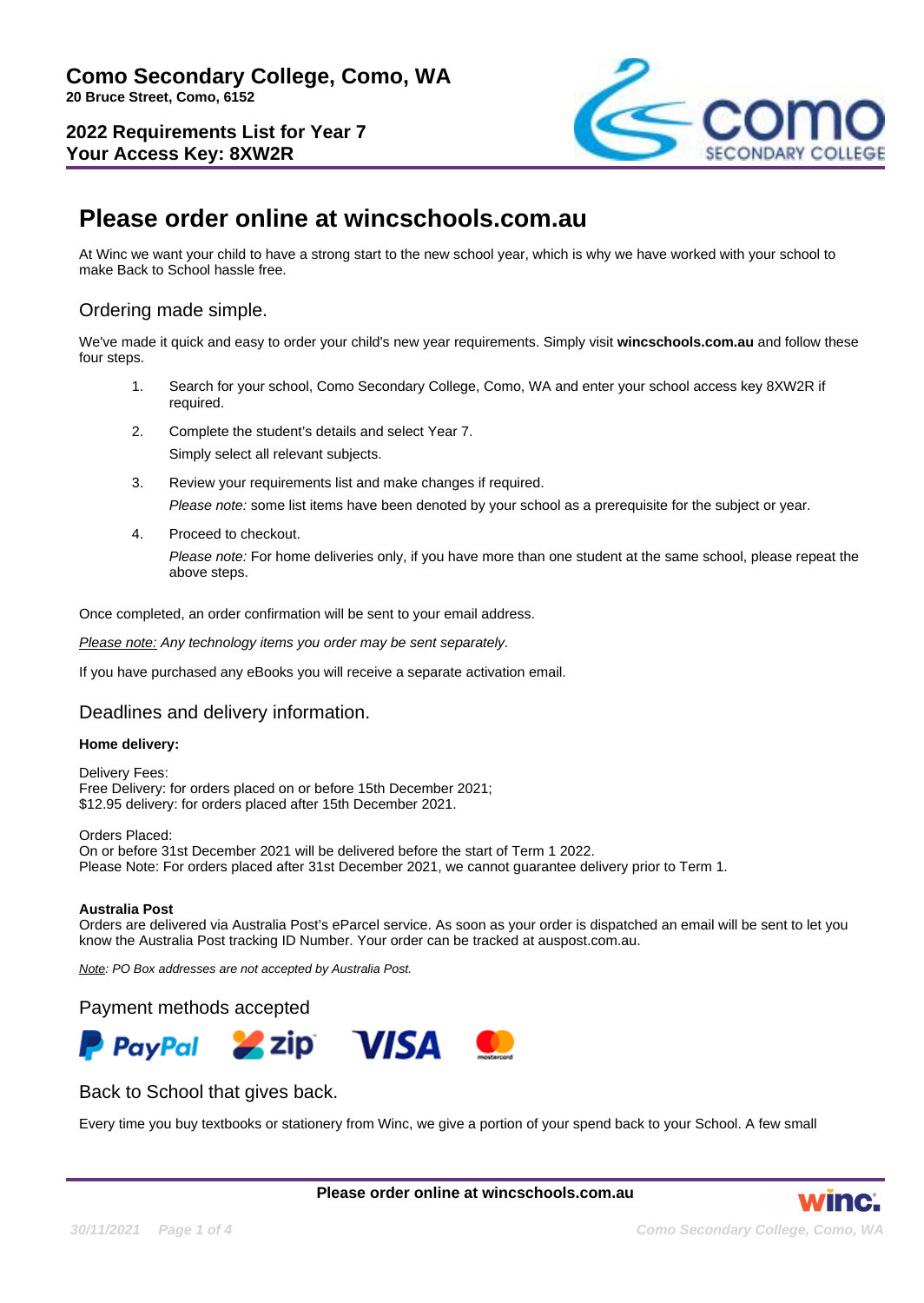**2022 Requirements List for Year 7 Your Access Key: 8XW2R**



exclusions apply, which you can find out about at wincschools.com.au/givesback

### Have a question?

For assistance with your order, returns and refunds and delivery information, or for a general enquiry, please visit **wincschools.com.au/helpcentre**

To view our full terms and conditions, please visit wincschools.com.au/termsandconditions.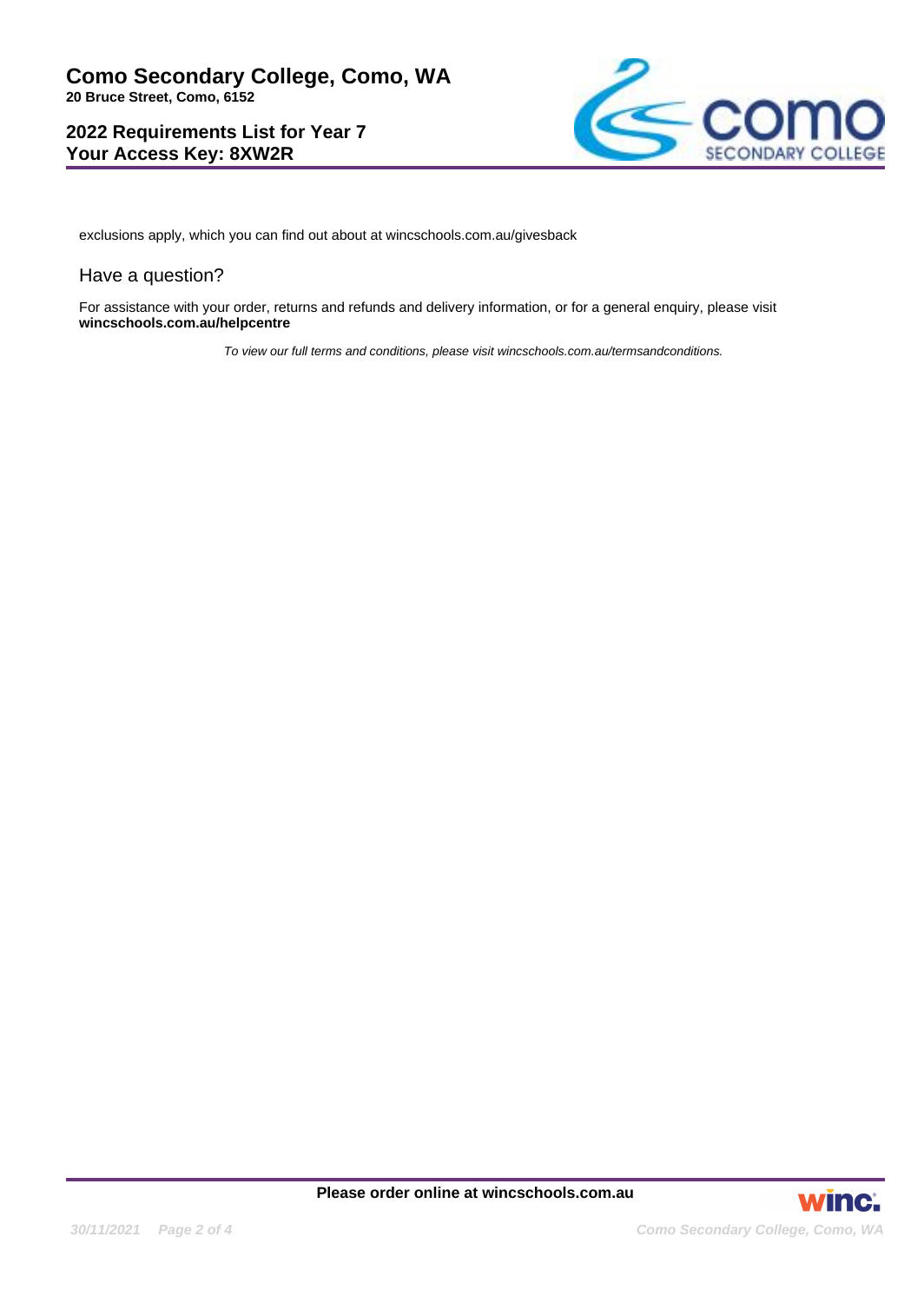**2022 Requirements List for Year 7 Your Access Key: 8XW2R**



SCHOOL TEXTBOOKS (RESOURCES) are provided by Como SC and students will not, under any circumstances, be permitted to take them home. It is highly recommended that students purchase their own copy of the textbook in order to assist in consolidating class work. Teachers will let students know which text book they will be using early in the school year.

|                                                                   | <b>QTY ITEMS</b>                                                                     | <b>UNIT PRICE</b> |                    |          | <b>QTY ITEMS</b>                                                                        | <b>UNIT PRICE</b> |
|-------------------------------------------------------------------|--------------------------------------------------------------------------------------|-------------------|--------------------|----------|-----------------------------------------------------------------------------------------|-------------------|
| <b>English</b>                                                    |                                                                                      |                   | Indonesian         |          |                                                                                         |                   |
|                                                                   | $\Box$ 1 36241002 Marbig Enviro Deluxe<br>Binder A4 2 D Ring 25mm Black              | \$6.99            |                    |          | $\Box$ 1 25152634 Bima Workbook 1<br>Michelle Kohler 1st Edition                        | \$29.95           |
|                                                                   | 1 25100888 Victory A4 Reinforced<br>Loose Leaf Refill 7mm Ruled<br>Pack Of 50        | \$2.51            | <b>Mathematics</b> |          | Keep for Year 8 & 9                                                                     |                   |
|                                                                   | $\boxed{\phantom{0}}$ 1 86576347 Winc Sheet Protector<br>A4 Punched Box 100          | \$11.68           |                    |          | $\Box$ 1 25163950 Casio Fx-82au Plus II<br>2nd Edition Scientific Calculator            | \$34.93           |
|                                                                   | 1 25067182 Faber Castell Textliner<br>Ice Highlighter Assorted Wallet 4              | \$6.61            |                    |          | 1 87172704 Celco Protractor Hang<br>Sell 10cm 180 Degrees                               | \$1.00            |
|                                                                   | $\Box$ 4 25093510 Winc Exercise Book<br>A4 8mm Ruled Red Margin<br>56gsm 64 Pages    | \$0.95            |                    |          | $\Box$ 1 25165936 Nelsons Maths<br>Workbook 1 Kuldip Khehra Et Al<br>1st Edn            | \$15.95           |
| <b>English As An Additional Language</b>                          |                                                                                      |                   |                    |          | $\Box$ 1 25165975 Maths Mate 7 Blue<br>Student Pad J B Wright Et Al 6th                 | \$14.95           |
| No resources required                                             |                                                                                      |                   |                    |          | Edn.                                                                                    |                   |
| <b>French</b>                                                     |                                                                                      |                   | <b>Media</b>       |          |                                                                                         |                   |
| No resources required.                                            |                                                                                      |                   |                    |          | $\Box$ 1 25090934 Officemax Megaspace<br>Scrapbook 335x245mm 100gsm<br>White 64 Page    | \$1.97            |
| Golf, Hockey, Health & PE                                         |                                                                                      |                   |                    |          |                                                                                         |                   |
|                                                                   | $\Box$ 1 03714000 Olympic Exercise Book<br>64 Pages Stapled 8mm Ruled 225<br>x 175mm | \$0.84            | <b>Music</b>       |          | SPECIALIST CONTEMPORARY ONLY                                                            |                   |
|                                                                   | $\Box$ 1 25099254 Colby Polywally<br>Polypropylene Document Wallet<br>A4 Blue        | \$2.97            |                    |          | 1 28131300 Faber-Castell Eraser<br>With Sleeve PVC-Free Large                           | \$0.89            |
|                                                                   |                                                                                      |                   |                    |          | $\Box$ 1 18624478 Verbatim Store 'n' Go<br>Pinstripe USB 16 GB 2.0 Flash<br>Drive Black | \$8.02            |
| <b>Humanities &amp; Social Sciences</b><br>No resources required. |                                                                                      |                   |                    | $\Box$ 1 | 25100255 Faber-castell Goldfaber<br>Graphite 2b Pencil                                  | \$1.00            |
| Indonesian                                                        |                                                                                      |                   |                    |          | $\Box$ 1 25097555 Winc Exercise Book<br>A4 Music 8mm and 12mm Staves<br>56gsm 48 Pages  | \$0.67            |
| $\Box$ 1                                                          | 36241002 Marbig Enviro Deluxe<br>Binder A4 2 D Ring 25mm Black<br>Or equivalent      | \$6.99            | <b>Science</b>     |          |                                                                                         |                   |
|                                                                   |                                                                                      |                   |                    |          | $\Box$ 4 86540972 Spirax 595 Notebook<br>A4 Side Opening 120 Pages                      | \$2.92            |